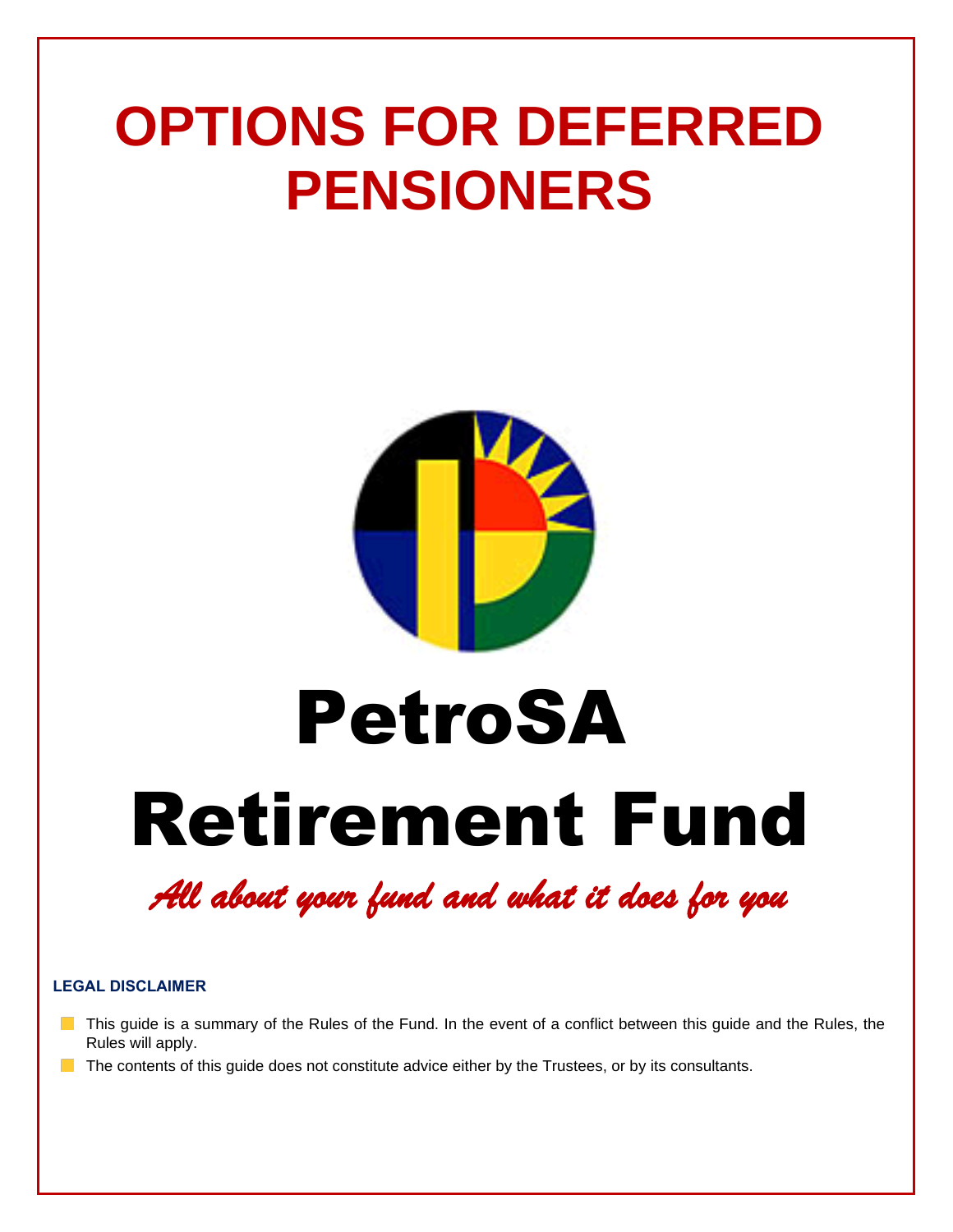## **YOUR FUND – YOUR DECISIONS**

#### **Dear Deferred Pensioner**

A while ago you had retired from the service of PetroSA and decided to leave your benefits in the Fund.

This letter just serves to remind you what options are available to you as a deferred pensioner.

Your options are as follows:

**Contract** 

m.

- Continue to defer your benefits in the Fund i.e. stay in the Fund until you decide to retire from the Fund or transfer your benefits out of the Fund into a retirement annuity fund or a provident preservation fund
- Transfer your benefits to a retirement annuity fund or a provident preservation fund
- Retire from the Fund  $\mathcal{L}_{\mathcal{A}}$

These are explained further below.

#### **1. CONTINUE DEFERRING YOUR BENEFITS IN THE FUND – staying a "deferred pensioner" – RETIRE LATER**

This means that your full benefit stays invested in the Fund UNTIL you decide to retire from the Fund or transfer your benefits to a retirement annuity fund or a provident preservation fund.

Your benefit in the Fund is called a **DEFERRED PENSIONER ACCOUNT** and is equal to your member individual account at the point of deferment plus investment returns less any benefits paid out (e.g. divorce orders etc) less fees. The fees are shown on page 6.

- $\sim$ No further contributions are paid to the Fund, though the Fund can still accept transfers from other approved funds, which will be added to your Member Individual Account.
- $\sim$ You will still need to decide where your funds are invested. The investment options available to you are shown on page 5.

The following benefits will be payable from the Fund:

#### *DEATH BENEFITS*

- **When?** When you die while being a deferred pensioner of the Fund
- Your deferred pensioner account
- **How?** The Trustees will allocate your death benefits in line with Section 37 C of the Pension Funds Act (but may be guided by your beneficiary nomination form)

#### *TRANSFER BENEFITS*

- **When?** When you decide to transfer your benefits out of the PetroSA Retirement Fund into a retirement annuity fund or a provident preservation fund
- **What?** Your deferred pensioner account
- **How?** Your transfer benefit will be transferred to the retirement annuity fund or a provident preservation fund of your choice

Transferred amounts are not subject to tax. Points to note about transfers to the various alternative vehicles:

#### *Retirement Annuity Fund*

It is important to note that you can only receive a benefit from a Retirement Annuity Fund on your retirement on or after age 55 (or on your earlier death or ill-health retirement)..

You should also be aware that the cost structure of a retirement annuity will be higher than that of becoming a deferred pensioner of the PetroSA Retirement Fund.

#### *Preservation Fund*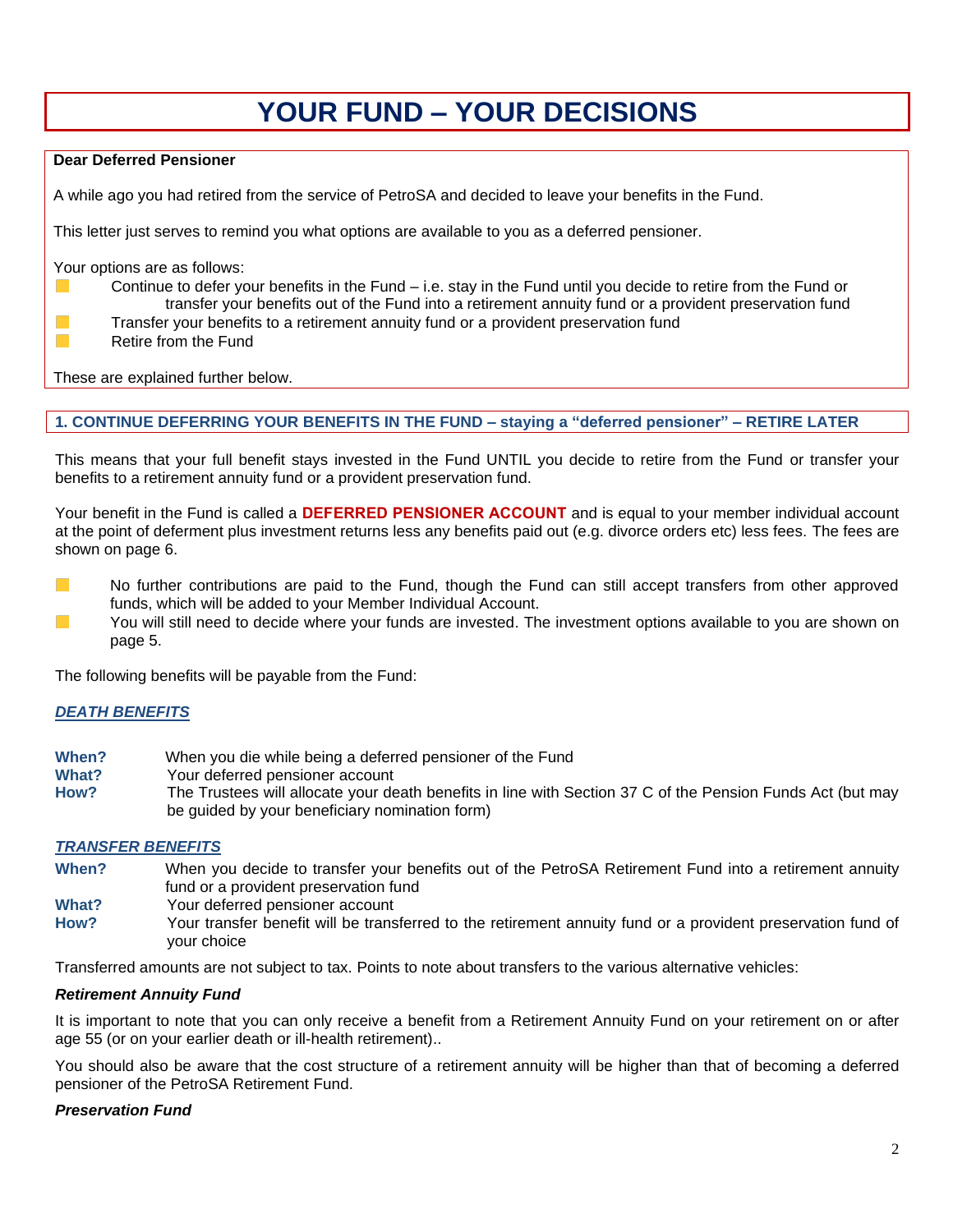The main disadvantage of this option is that your costs are higher compared to leaving your money in the PetroSA Retirement Fund. You could pay commission at entry and the on-going administration fee could be as high as 0,5% per annum of the market value of your assets. The investment management fee could be as high as 1,5% per annum of the market value of your investment. If you elect to invest your money in a Preservation Fund make sure that you get full details of the commission, on-going administration fee and investment fees. An additional cost of say 1% per annum over 20 years will reduce your retirement benefit by as much as 20%!

#### *RETIREMENT BENEFITS*

#### **The retirement benefit payable when you choose to retire from the Fund is as follows:**

**When?** When you choose to retire from the Fund (which can be after retirement from employment) Normal retirement age is 65 years (unless you have different conditions of service) Early retirement is permitted from the age of 55. **What?** Your deferred pensioner account **How?** Please see 2 below for details on how much cash and pension you can take.

The Fund will provide you with quotations for a **life annuity** (pension purchased from an insurer which is guaranteed to be paid until your death). The Fund also offers a **living annuity**, which functions like a bank account where you decide where the money is invested (within certain limits); and how much pension you take (within certain limits). You of course also have the option to choose any other permissable annuity of your choosing. Further and more detailed information will be provided to you on retirement.

#### **2. RETIRE FROM THE FUND NOW**

**When?** Now **What?** Your member individual account **How?** You can use the **full benefit to buy a pension** from an insurer and / or from the Fund (the pension payments will be subject to tax) OR

> You can take **a maximum of your full vested benefit plus one third of the non-vested benefit in cash** as a lump sum (though this will be subject to tax) and **use the rest to buy a pension** from an insurer and / or the Fund (the pension payments will be subject to tax)

> **Vested benefit:** Any amount in any provident fund of which you were a member as at 1 March 2021 (including the PetroSA Fund) which is ultimately transferred into the PetroSA Fund (even if it is first transferred somewhere else), plus returns thereon. Plus, if you were over 55 and a member of the PetroSA Fund on 1 March 2021, the contributions to the PetroSA Fund after 1 March 2021, plus fund returns thereon. This amount may be taken in cash on retirement.

> **Non-vested benefit:** Any amount contributed to any fund after 1 March 2021 plus returns thereon, which is ultimately transferred to the PetroSA Fund, and all contributions to the PetroSA Fund after 1 March 2021 (except for those who were over 55 and members of the PetroSA Fund as at 1 March 2021 in which case these are vested benefits). If this amount is lower than R247,500 at retirement, it may be taken in cash. If not, a maximum of one-third may be taken in cash and the remainder must be used to purchase a pension.

#### *TAKING CASH*

Any portion of the retirement benefit which you take in cash will be subject to tax. The current tax table (effective 1 March 2021) is as follows (please note that any previous amounts taken in cash from a retirement fund will be taken into account in this calculation):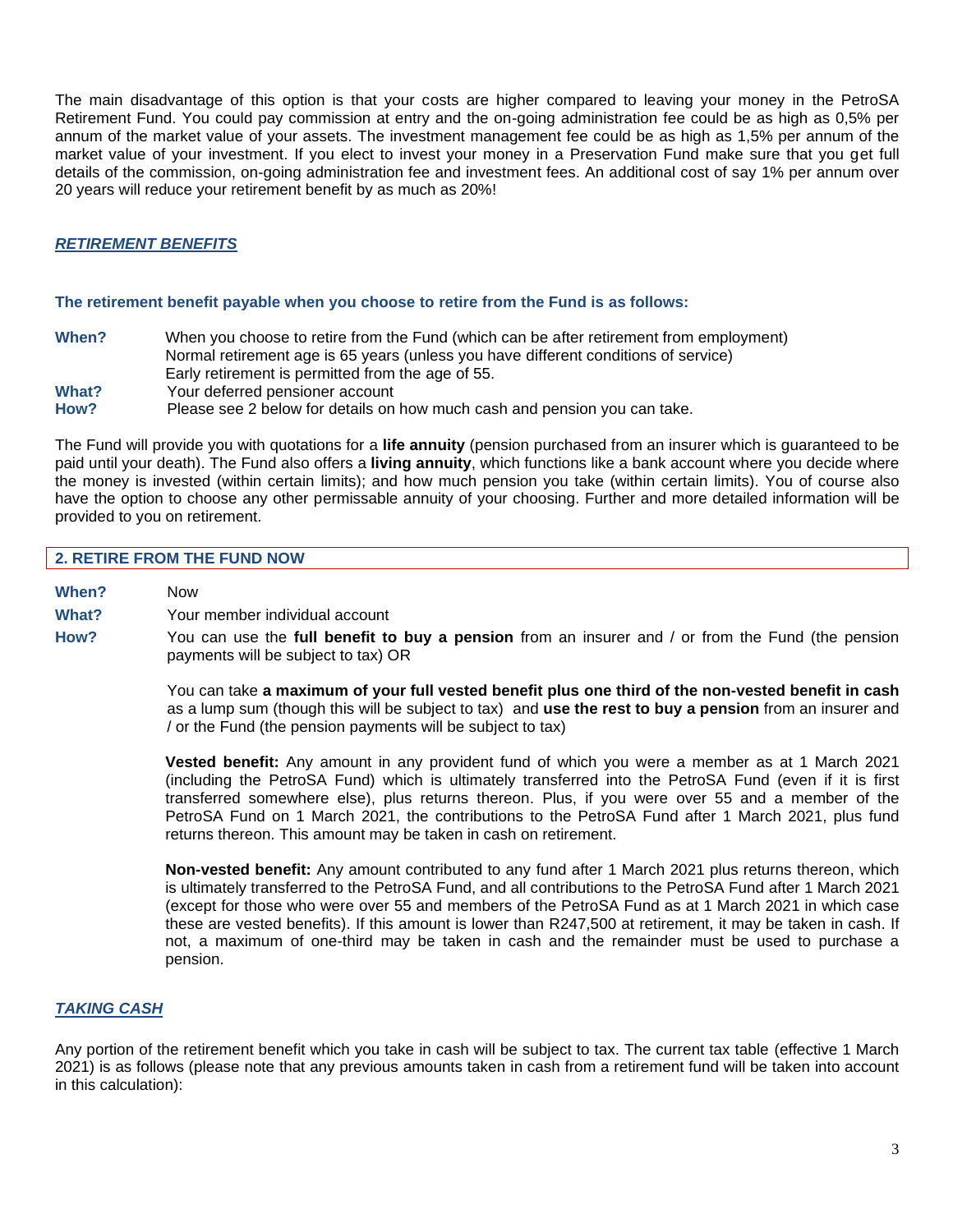| Amount taken as a lump sum at retirement | Tax payable                                   |
|------------------------------------------|-----------------------------------------------|
| R0 - R500 000                            | $0\%$                                         |
| R500 001 - R700 000                      | 18% of the amount above R500 000              |
| R700 001 - R1 050 000                    | R36 000 + 27% of the amount above R700 000    |
| Above R1 050 001                         | R130 500 + 36% of the amount above R1 050 000 |

**The more cash you take, the less is available to fund your pension.**

#### *BUYING A PENSION*

You can choose to take a LIFE annuity (from an Insurer) or a LIVING annuity (from the Fund or from an external provider such as an insurer or asset manager). Though they sound the same, they are very very different. The differences are briefly shown in the table below:

|                         | <b>Life Annuity - Insurer</b>                                          | Living annuity - PetroSA OR Insurer OR<br>asset manager                                             |
|-------------------------|------------------------------------------------------------------------|-----------------------------------------------------------------------------------------------------|
| <b>Vehicle</b>          | <b>Insurance Policy</b>                                                | "Bank account"                                                                                      |
| Payable                 | As long as you live                                                    | Until living annuity balance is depleted                                                            |
| <b>Pension amount</b>   | Set by insurer depending<br>on type of<br>pension, increases and terms | You decide this on an annual basis (within<br>certain limits)                                       |
| Investment choice       | None                                                                   | You decide how the living annuity balance<br>should be invested - from the portfolios on<br>page 5. |
| <b>Decision making</b>  | At point of purchase for terms                                         | Annual<br>of<br>amount<br>pension<br>and<br>$\overline{\phantom{m}}$<br>investment                  |
| Inheritability          | None (except where agreed)                                             | Remaining living account balance                                                                    |
| Ability to change later | Not permitted                                                          | Permitted - can purchase another living<br>annuity of life annuity                                  |
| <b>Risks</b>            | Loss of capital on early death                                         | Risk of outliving your capital                                                                      |

**The Fund does offer a living annuity. For further information please see the In-House Living Annuity Guide** attached.

Though the Fund does not offer a LIFE annuity, the Fund will obtain for you a commission free quotation from a provider (Old Mutual Platinum Pension 2003) for a with profits pension. For further information please see the **With Profits Annuity Guide** attached.

**Of course there are other LIFE annuities and LIVING annuities available to you. For further information please see** the **Retirement Options Guide** attached. It is advisable that you speak to a financial advisor in making this choice.

There is no tax payable on the amount used to purchase an annuity of any type, though the pension paid will be subject to income tax.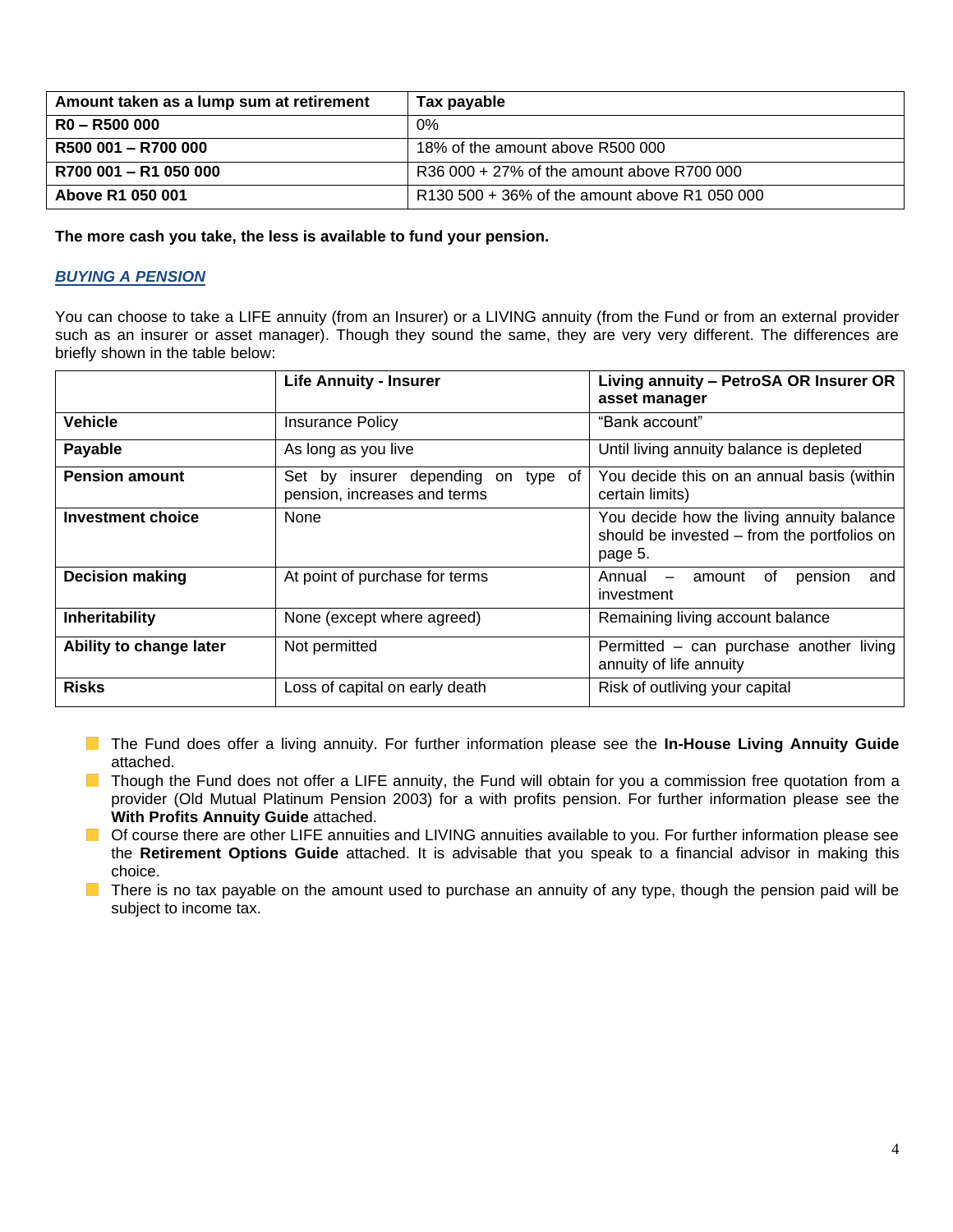## **INVESTMENT OPTIONS**

**INVESTMENTS** The Fund offers you **MEMBER INVESTMENT CHOICE.** You need to decide which portfolios you want your member individual account or living annuity balance to be invested in from a range of portfolios (combinations are also permitted) as highlighted in the table below.

| Portfolio name            | <b>Target return and comment</b>                                       | Asset allocation (as at 30 June 2021)                       |
|---------------------------|------------------------------------------------------------------------|-------------------------------------------------------------|
| <b>Market Linked</b>      | Target return CPI + 5% per annum over                                  | Strategic asset allocation determined by the                |
| <b>Portfolio</b>          | a rolling 7 year period                                                | Board.                                                      |
|                           | Highest potential return; highest                                      | 46% SA equities (managed equally by Allan                   |
|                           | volatility; highest chance of negative                                 | Gray, Coronation and Abax)                                  |
|                           | returns over short periods                                             | 24% SA bonds (managed by Ninety One                         |
|                           | Most appropriate for long term investing<br>$($ >10 years)             | (37.5%), Coronation (37.5%) and Futuregrowth<br>(25%)       |
|                           |                                                                        | 30% offshore (various managers across bonds                 |
|                           |                                                                        | $(15%)$ ; equity $(67.5%)$ ; listed infrastructure $(7.5%)$ |
|                           |                                                                        | and listed property (10%))                                  |
| <b>Stable Portfolio</b>   | Target return of CPI + 3% per annum                                    | Actual asset allocation determined by the                   |
|                           | over a rolling 3 year period                                           | managers.                                                   |
|                           | Lower volatility than the Market Linked                                | 19.2% SA equity + 1.8% SA property                          |
|                           | portfolio                                                              | 40.5% SA bonds + 6.5% SA cash                               |
|                           |                                                                        | 29.3% offshore + 2.7% other (commodities and                |
|                           |                                                                        | hedge funds)                                                |
|                           |                                                                        | (managed by Allan Gray (33.3%), Coronation                  |
|                           |                                                                        | (33.3%) and Ninety One (33.3%)                              |
| <b>Money Market</b>       | Target Return of CPI + 1% per annum                                    | 100% SA cash and money market instruments                   |
| <b>Portfolio</b>          | Least appropriate for long term                                        | (managed by Ninety One)                                     |
|                           | investing                                                              |                                                             |
|                           | Most chance of capital preservation                                    |                                                             |
| <b>Shari'ah Portfolio</b> | Target returns of CPI + 4% per annum                                   | Strategic asset allocation determined by the                |
|                           | over a rolling 5 year period                                           | manager                                                     |
|                           | Adheres to Shari'ah principles of the                                  | 37.8% SA equities + 4.5% commodities +                      |
|                           | ban of interest and the ban on<br>investment in certain sectors $-$ eg | 31.6% SA cash +                                             |
|                           | conventional financial, alcohol and                                    | 22.6% offshore equities + 3.6% offshore sukuk               |
|                           | tobacco; non-halaal food production;                                   | (managed by 27Four Investment Managers)                     |
|                           | some entertainment (eg casinos) and                                    |                                                             |
|                           | arms manufacturing.                                                    |                                                             |

You can change the investment choice at any time (costs of switching are shown in the next section).

If you do not make a choice, your member individual account will remain invested in the same portfolios as current (if currently in Lifestage, will continue to be transitioned in the lifestage model). The Life Stage Model transitions you from the most aggressive portfolio (the Market Linked) to the least aggressive portfolio (the Money Market) in the 10 years prior to retirement as follows:



If you choose to take a living annuity from the Fund and not make an investment choice, your living annuity balance will be invested in the Stable Portfolio.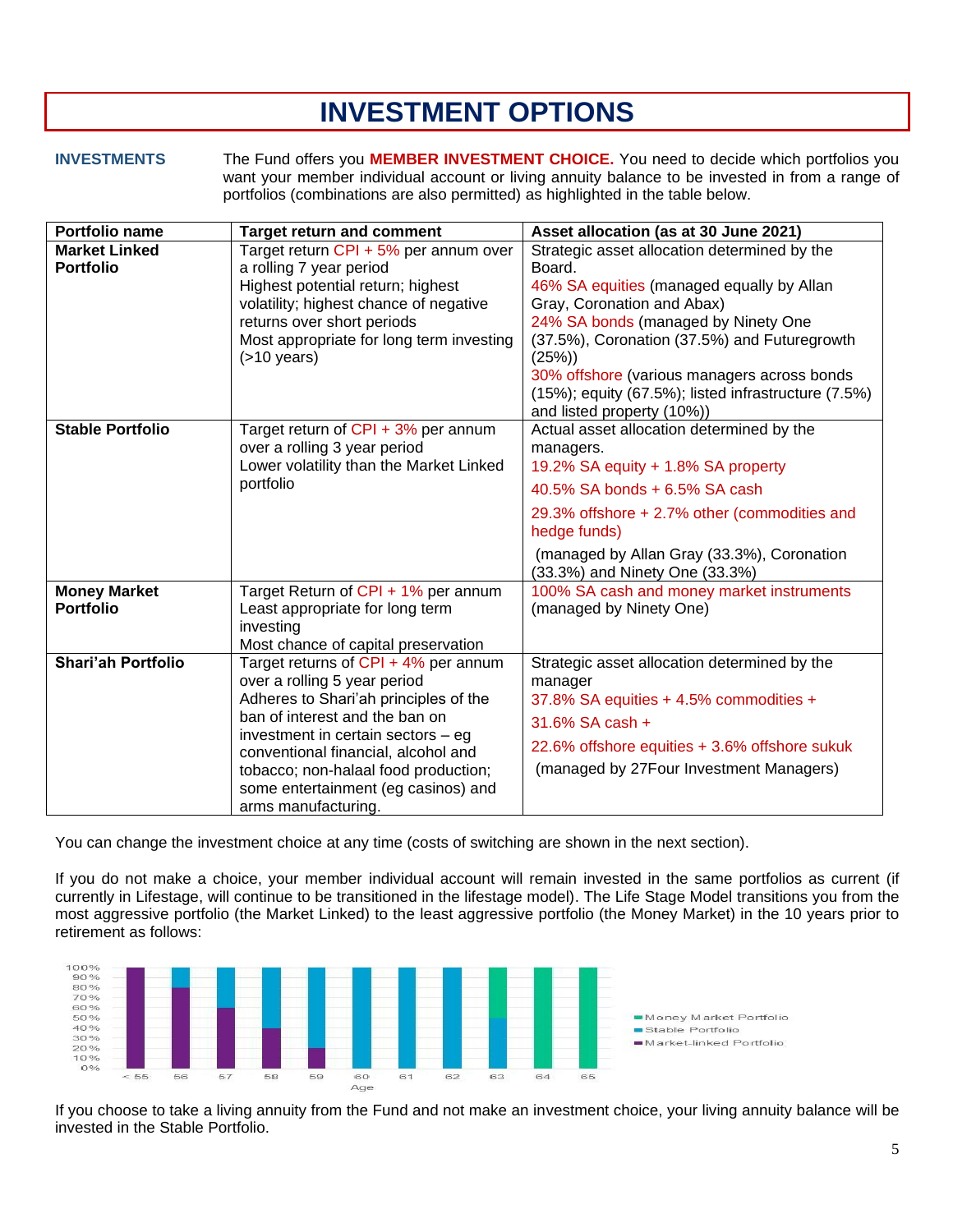### **COSTS**

#### **Administration and Fund costs (applicable from 1 May 2021) applicable to deferred pensioners and living annuitants**

- Deferred pensioners Administration costs of R 44.05 pmpm plus VAT deducted from member individual account
- Living annuitants Initial fee = R 1068.56 plus VAT. Administration costs of R 106.85 pmpm plus VAT deducted from living annuity balance.

**Switching costs** (cost of changing investment decision) – first switch in the year is free. Thereafter R 467.49 plus VAT is deducted from your account per switch.

| <b>Portfolio</b>     | <b>Manager</b>                              | Fee charged (as at 30 September 2021)                                                                                                                                                                                                                                              |  |
|----------------------|---------------------------------------------|------------------------------------------------------------------------------------------------------------------------------------------------------------------------------------------------------------------------------------------------------------------------------------|--|
| <b>Market linked</b> | Allan Gray Equity                           | 0.5% p.a. plus 20% of the out-performance of the benchmark (FTSE/JSE All<br>Share Index) capped at 2%                                                                                                                                                                              |  |
| <b>Market linked</b> | <b>Coronation Equity</b>                    | 0.2% p.a. (reduced to 0.1% p.a. from 1 October 2018 until a performance fee<br>becomes payable) plus 20% of out-performance of benchmark (FTSE/JSE<br>Capped Shareholder Weighted Index) over preceding 12 months capped at 1%                                                     |  |
| <b>Market linked</b> | <b>Abax Equity</b>                          | 0.45% p.a. plus VAT                                                                                                                                                                                                                                                                |  |
| <b>Market linked</b> | Ninety One Bonds                            | 0.35% p.a. changes to 0.4% on out-performance of All Bond Index (ALBI)+2%                                                                                                                                                                                                          |  |
| <b>Market linked</b> | <b>Coronation Bonds</b>                     | 0.2% p.a. plus 10% of out-performance over ALBI over preceding 12<br>months capped at 1%                                                                                                                                                                                           |  |
| <b>Market linked</b> | Futuregrowth IDB                            | 0.5% p.a. plus VAT                                                                                                                                                                                                                                                                 |  |
| <b>Market linked</b> | Sygnia (WTW Diversified<br>Global Balanced) | The Sygnia Life administration fee (based on total WTW client funds) is 0.09%<br>p.a. for the first 4 billion, 0.04% p.a. for the next 2 billion and 0.02% p.a. thereafter.<br>The AMX platform fee is 0.08% p.a fee plus approx. 0.552% p.a. for the<br>underlying manager fees). |  |
| <b>Stable</b>        | Allan Gray Global Stable                    | 0.37% p.a. plus 20% of the out-performance of the benchmark (AF 3 Month<br>Deposit Index) subject to a 1.8% overall fee                                                                                                                                                            |  |
| <b>Stable</b>        | <b>Coronation Inflation Plus</b>            | 0.70% p.a.                                                                                                                                                                                                                                                                         |  |
| <b>Stable</b>        | <b>Ninety One Cautious</b><br>Managed       | $0.50\%$ p.a.                                                                                                                                                                                                                                                                      |  |
| <b>Money Market</b>  | Ninety One Money Fund                       | 0.09% p.a.                                                                                                                                                                                                                                                                         |  |
| Shari'ah             | 27Four                                      | the 27four underlying weighted manager fees are 0.41% p.a. excl. VAT (based on<br>underlying manager weights) from 1 May 2020. The 27four multi-manager,<br>administration and life policy fees remain 0.30% p.a. excl. VAT.                                                       |  |

#### **Investment management fees** are deducted from the return earned on the investments as follows: